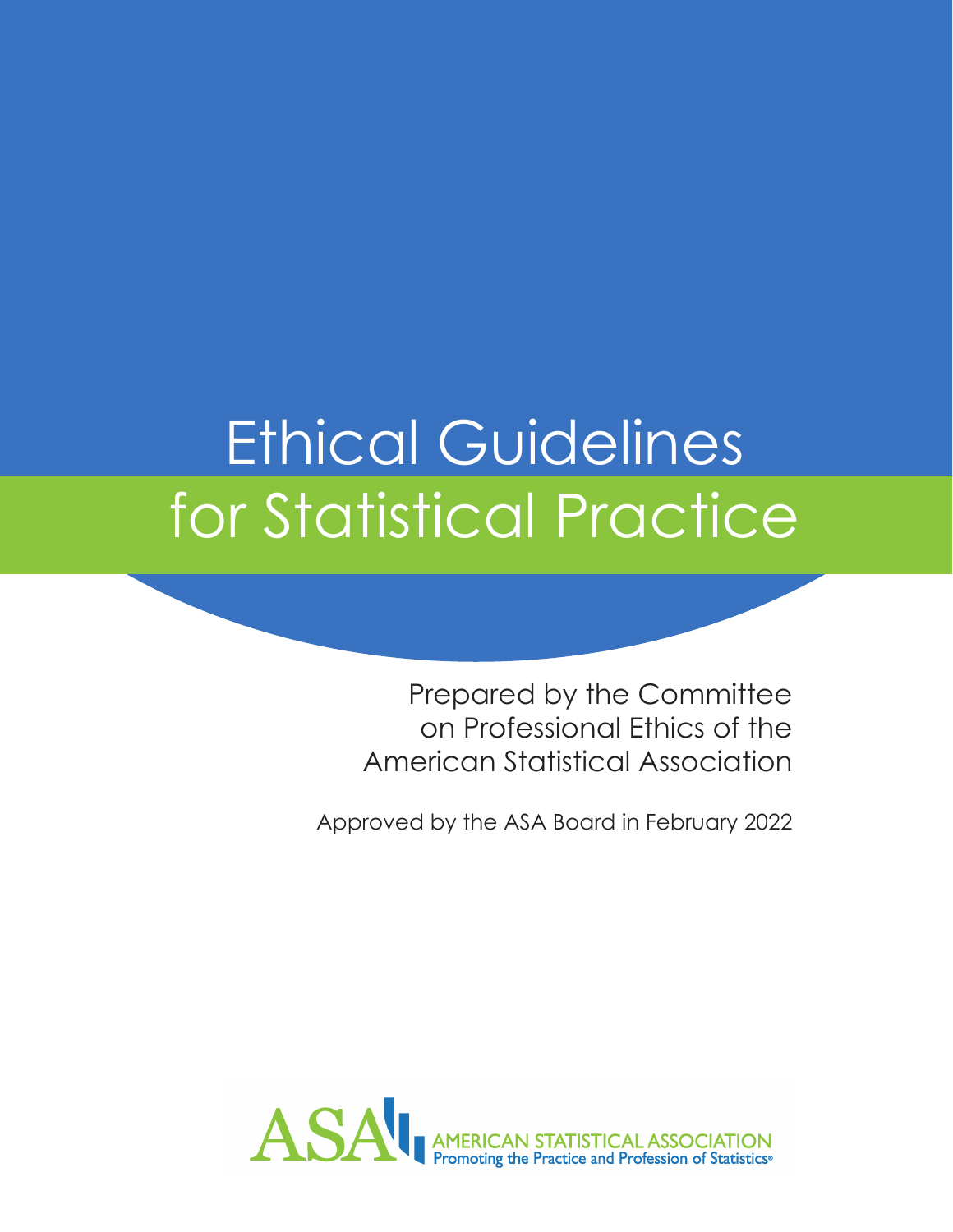# **Contents**

|       | <b>Purpose of the Guidelines</b>                                                                                   |                |
|-------|--------------------------------------------------------------------------------------------------------------------|----------------|
| A.    | Professional Integrity and<br><b>Accountability</b>                                                                | $\overline{2}$ |
| Β.    | Integrity of Data and Methods                                                                                      | 3              |
| $C$ . | Responsibilities to Stakeholders                                                                                   | 4              |
| D.    | Responsibilities to Research<br>Subjects, Data Subjects, or Those<br>Directly Affected by Statistical<br>Practices | 5              |
| Ε.    | Responsibilities to Members of<br><b>Multidisciplinary Teams</b>                                                   | 7              |
| F.    | Responsibilities to Fellow<br><b>Statistical Practitioners and</b><br>the Profession                               | 8              |
| G.    | Responsibilities of Leaders,<br>Supervisors, and Mentors<br>in Statistical Practice                                | 9              |
| Н.    | Responsibilities Regarding<br><b>Potential Misconduct</b>                                                          | 10             |
|       | Appendix                                                                                                           | 11             |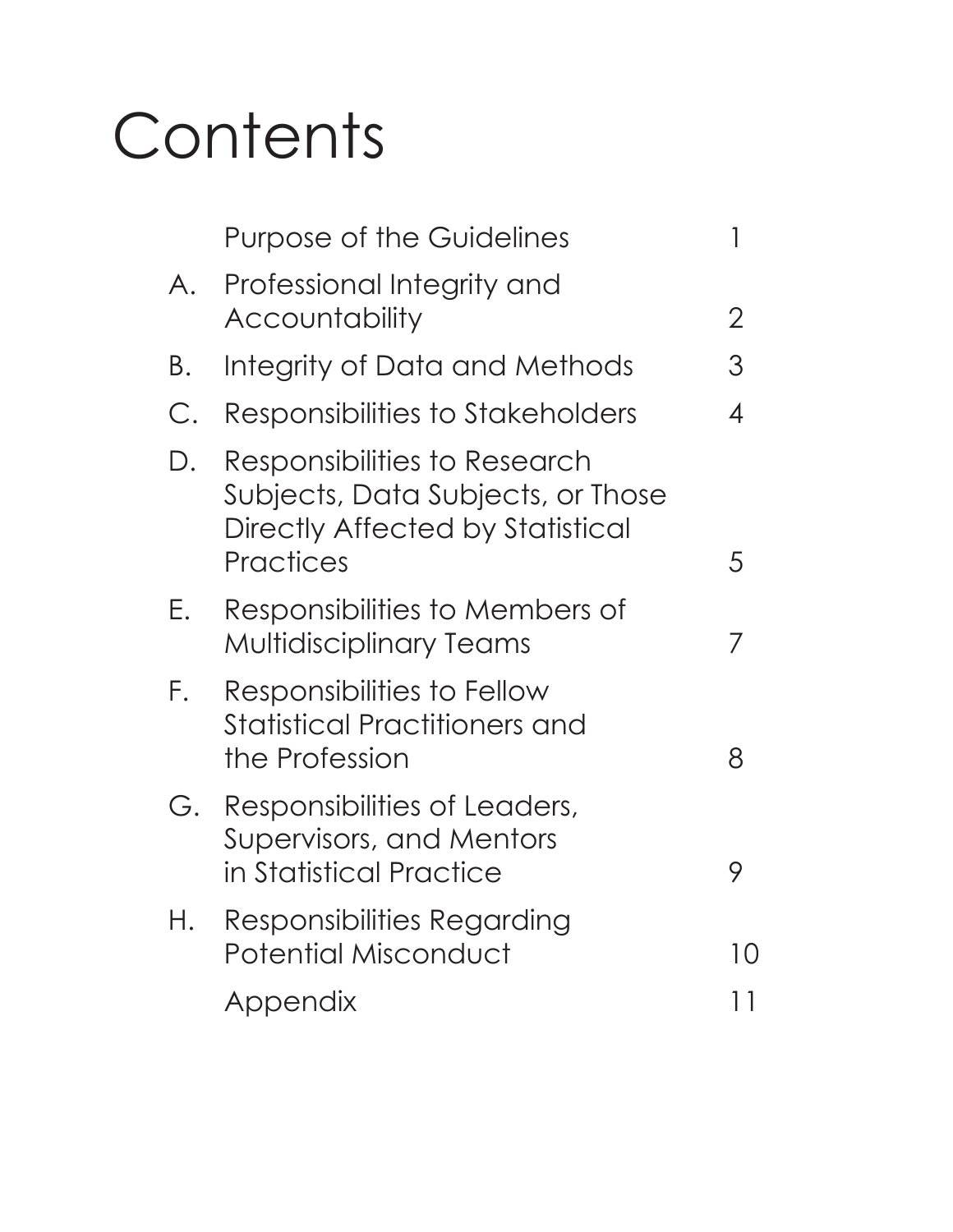#### Purpose of the Guidelines

The American Statistical Association's Ethical Guidelines for Statistical Practice are intended to help statistical practitioners make decisions ethically. In these guidelines, "statistical practice" includes activities such as designing the collection of, summarizing, processing, analyzing, interpreting, or presenting data and model or algorithm development and deployment. Throughout these guidelines, the term "statistical practitioner" includes all those who engage in statistical practice, regardless of job title, profession, level, or field of degree. The guidelines are intended for individuals, but these principles are also relevant to organizations that engage in statistical practice.

The ethical guidelines aim to promote accountability by informing those who rely on any aspects of statistical practice of the standards they should expect. Society benefits from informed judgments supported by ethical statistical practice.

All statistical practitioners are expected to follow these guidelines and encourage others to do the same.

Society benefits from informed judgments supported by ethical statistical practice.

In some situations, guideline principles may require balancing competing interests. If an unexpected ethical challenge arises, the ethical practitioner seeks guidance, not exceptions, in the guidelines. To justify unethical behaviors, or to exploit gaps in the guidelines, is unprofessional and inconsistent with these guidelines.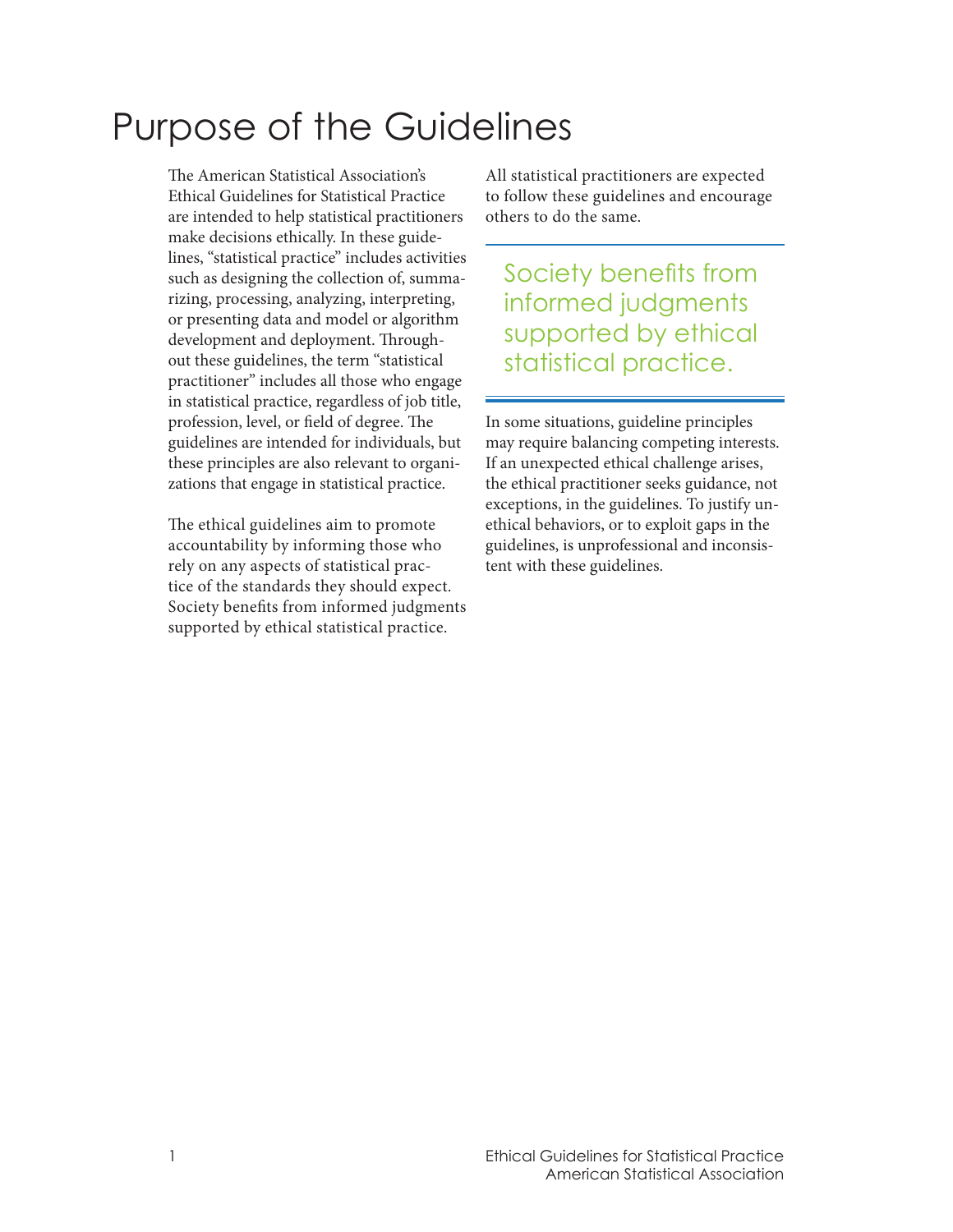#### A. Professional Integrity and Accountability

Professional integrity and accountability require taking responsibility for one's work. Ethical statistical practice supports valid and prudent decision-making with appropriate methodology. The ethical statistical practitioner represents their capabilities and activities honestly and treats others with respect.

- 1. Takes responsibility for evaluating potential tasks, assessing whether they have (or can attain) sufficient competence to execute each task and that the work and timeline are feasible. Does not solicit or deliver work for which they are not qualified or that they would not be willing to have peer reviewed.
- 2. Uses methodology and data that are valid, relevant, and appropriate, without favoritism or prejudice, and in a manner intended to produce valid, interpretable, and reproducible results.
- 3. Does not knowingly conduct statistical practices that exploit vulnerable populations or create or perpetuate unfair outcomes.
- 4. Opposes efforts to predetermine or influence the results of statistical practices and resists pressure to selectively interpret data.
- 5. Accepts full responsibility for their own work, does not take credit for the work of others, and gives credit to those who contribute. Respects and acknowledges the intellectual property of others.
- 6. Strives to follow, and encourages all collaborators to follow, an established protocol for authorship. Advocates for recognition commensurate with each person's contribution to the work. Recognizes that inclusion as an author does imply, while acknowledgment may imply, endorsement of the work.
- 7. Discloses conflicts of interest, financial and otherwise, and manages or resolves them according to established policies, regulations, and laws.
- 8. Promotes the dignity and fair treatment of all people. Neither engages in nor condones discrimination based on personal characteristics. Respects personal boundaries in interactions and avoids harassment, including sexual harassment, bullying, and other abuses of power or authority.
- 9. Takes appropriate action when aware of deviations from these guidelines by others.
- 10. Acquires and maintains competence through upgrading of skills as needed to maintain a high standard of practice.
- 11. Follows applicable policies, regulations, and laws relating to their professional work, unless there is a compelling ethical justification to do otherwise.
- 12. Upholds, respects, and promotes these guidelines. Those who teach, train, or mentor in statistical practice have a special obligation to promote behavior that is consistent with these guidelines.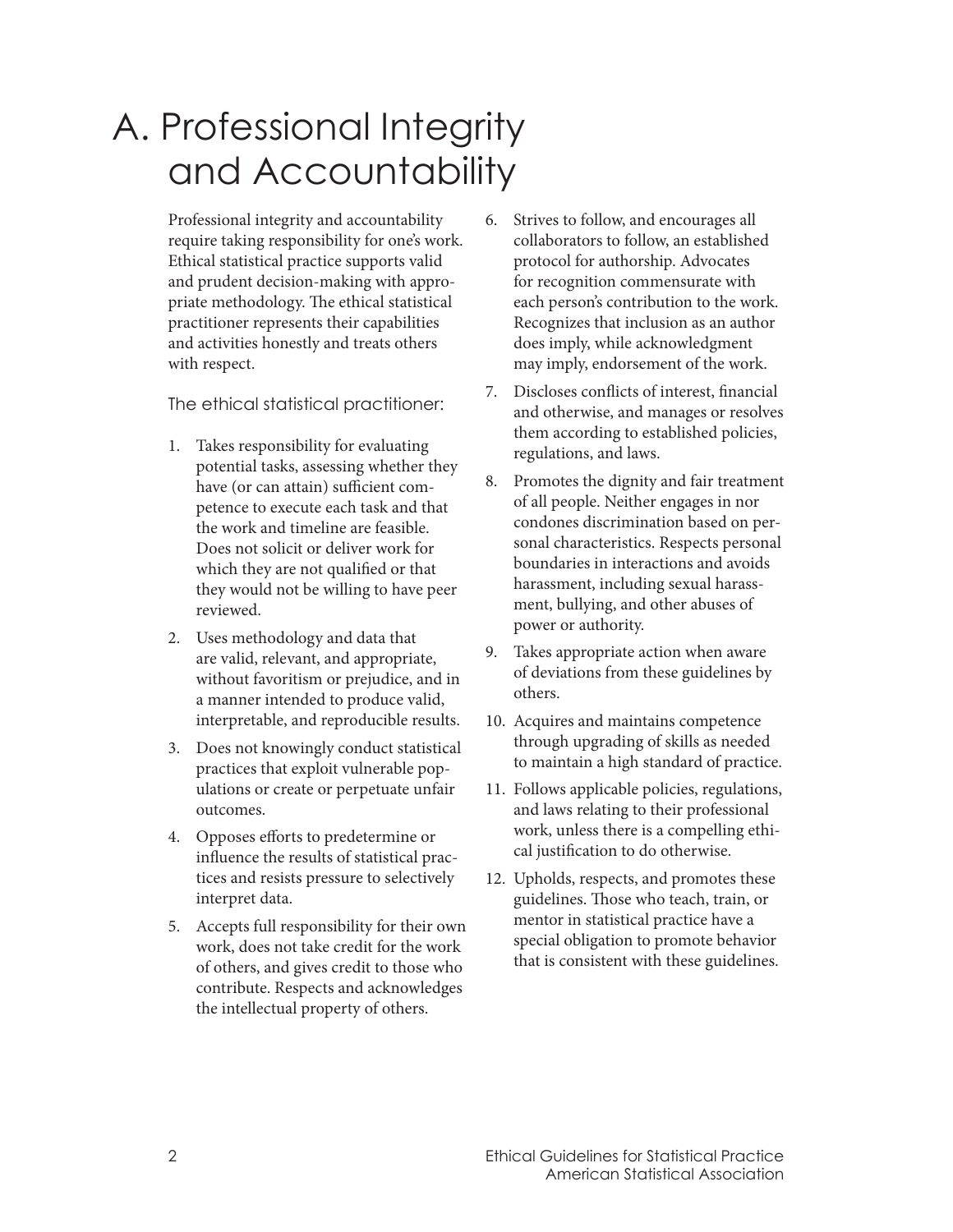### B. Integrity of Data and Methods

The ethical statistical practitioner seeks to understand and mitigate known or suspected limitations, defects, or biases in the data or methods and communicates potential impacts on the interpretation, conclusions, recommendations, decisions, or other results of statistical practices.

- 1. Communicates data sources and fitness for use, including data generation and collection processes and known biases. Discloses and manages any conflicts of interest relating to the data sources. Communicates data processing and transformation procedures, including missing data handling.
- 2. Is transparent about assumptions made in the execution and interpretation of statistical practices, including methods used, limitations, possible sources of error, and algorithmic biases. Conveys results or applications of statistical practices in ways that are honest and meaningful.
- 3. Communicates the stated purpose and the intended use of statistical practices. Is transparent regarding a priori versus post hoc objectives and planned versus unplanned statistical practices. Discloses when multiple comparisons are conducted and any relevant adjustments.
- 4. Meets obligations to share the data used in the statistical practices (e.g., for peer review and replication) as allowable. Respects expectations of data contributors when using or sharing data. Exercises due caution to protect proprietary and confidential data, including all data that might inappropriately harm data subjects.
- 5. Strives to promptly correct substantive errors discovered after publication or implementation. As appropriate, disseminates the correction publicly and/ or to others relying on the results.
- 6. For models and algorithms designed to inform or implement decisions repeatedly, develops and/or implements plans to validate assumptions and assess performance over time, as needed. Considers criteria and mitigation plans for model or algorithm failure and retirement.
- 7. Explores and describes the effect of variation in human characteristics and groups on statistical practice when feasible and relevant.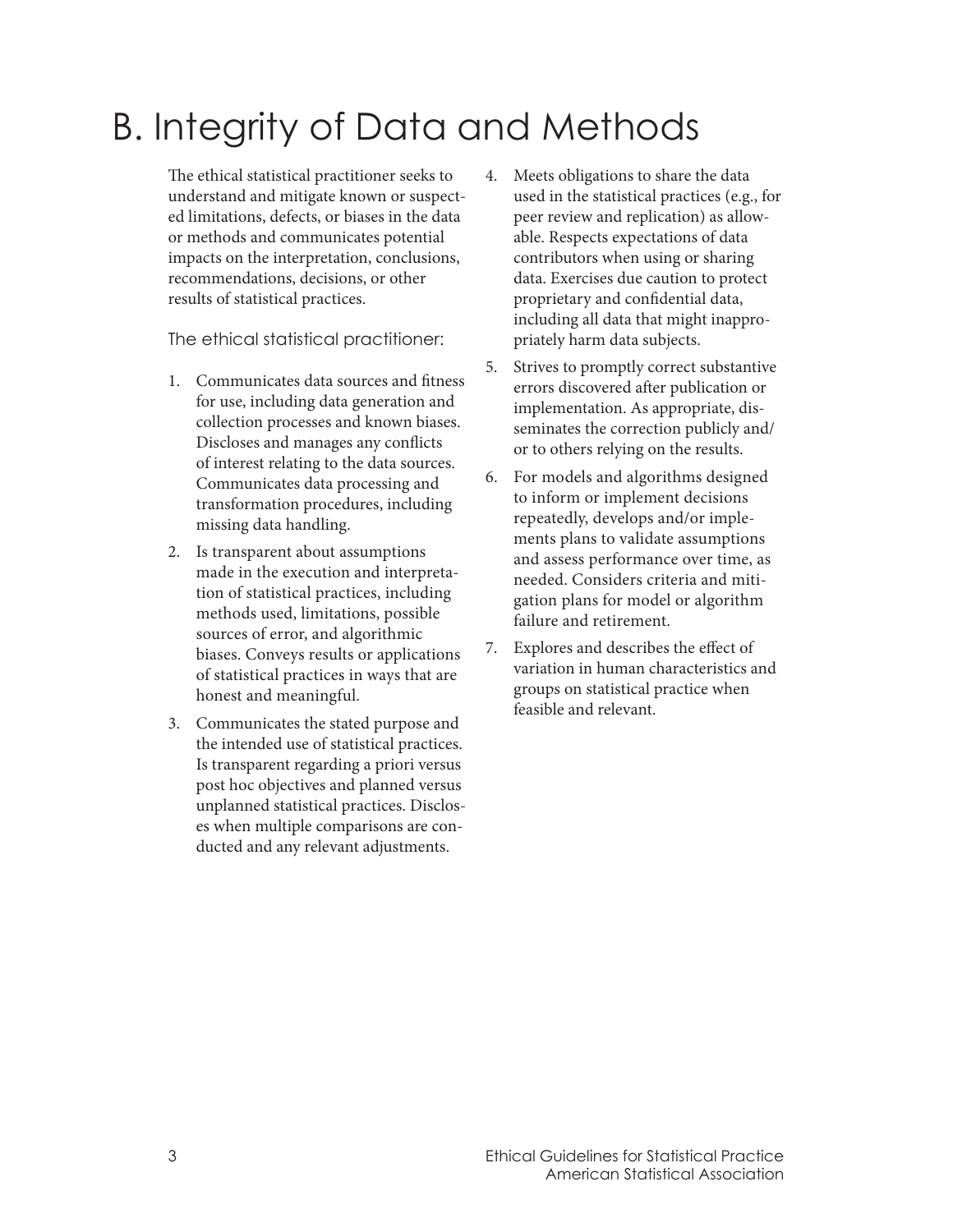#### C. Responsibilities to Stakeholders

Those who fund, contribute to, use, or are affected by statistical practices are considered stakeholders. The ethical statistical practitioner respects the interests of stakeholders while practicing in compliance with these guidelines.

- 1. Seeks to establish what stakeholders hope to obtain from any specific project. Strives to obtain sufficient subject-matter knowledge to conduct meaningful and relevant statistical practice.
- 2. Regardless of personal or institutional interests or external pressures, does not use statistical practices to mislead any stakeholder.
- 3. Uses practices appropriate to exploratory and confirmatory phases of a project, differentiating findings from each so the stakeholders can understand and apply the results.
- 4. Informs stakeholders of the potential limitations on use and re-use of statistical practices in different contexts and offers guidance and alternatives, where appropriate, about scope, cost, and precision considerations that affect the utility of the statistical practice.
- 5. Explains any expected adverse consequences from failing to follow through on an agreed-upon sampling or analytic plan.
- 6. Strives to make new methodological knowledge widely available to provide benefits to society at large. Presents relevant findings, when possible, to advance public knowledge.
- 7. Understands and conforms to confidentiality requirements for data collection, release, and dissemination and any restrictions on its use established by the data provider (to the extent legally required). Protects the use and disclosure of data accordingly. Safeguards privileged information of the employer, client, or funder.
- 8. Prioritizes both scientific integrity and the principles outlined in these guidelines when interests are in conflict.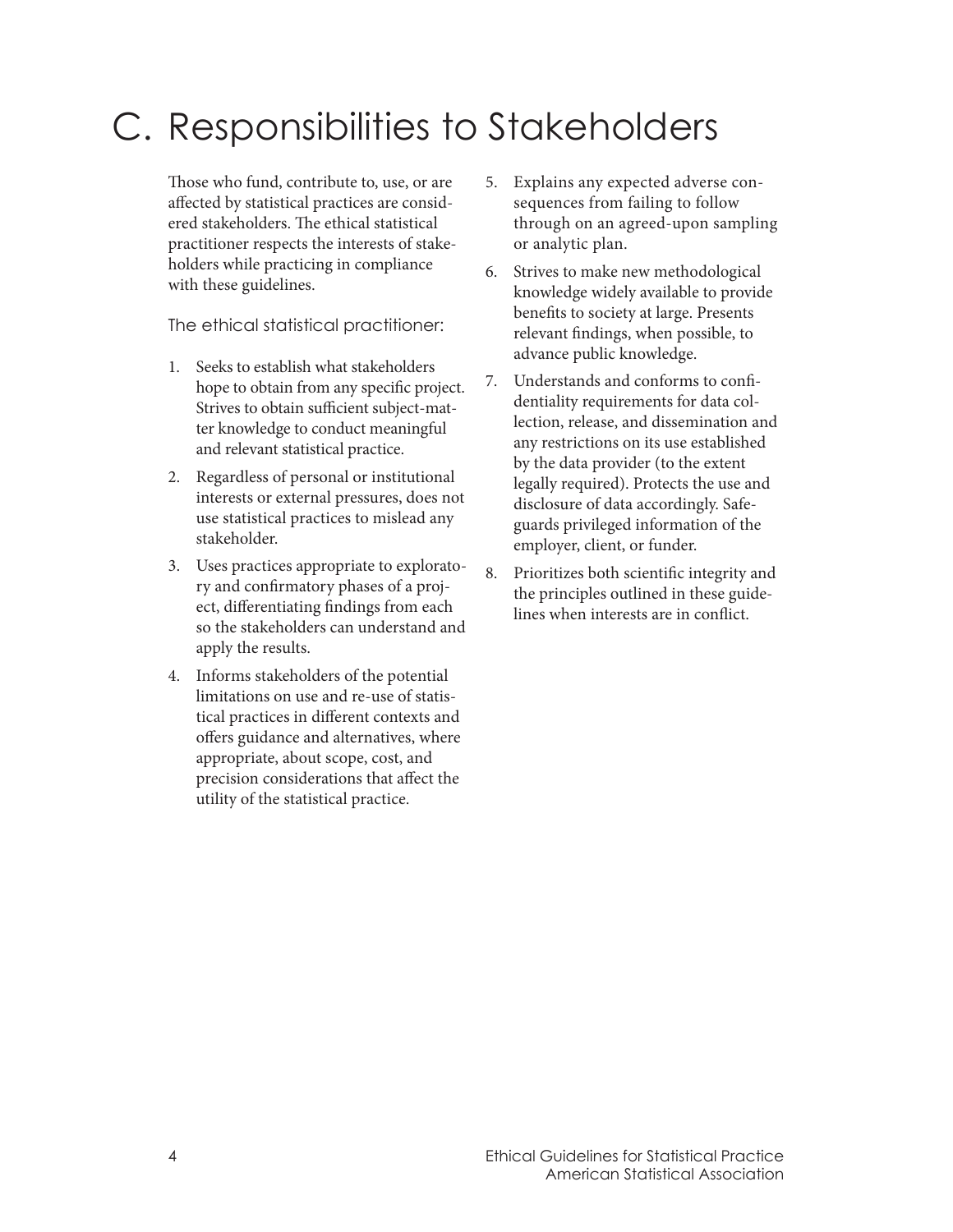#### D. Responsibilities to Research Subjects, Data Subjects, or Those Directly Affected by Statistical **Practices**

The ethical statistical practitioner does not misuse or condone the misuse of data. They protect and respect the rights and interests of human and animal subjects. These responsibilities extend to those who will be directly affected by statistical practices.

The ethical statistical practitioner:

- 1. Keeps informed about and adheres to applicable rules, approvals, and guidelines for the protection and welfare of human and animal subjects. Knows when work requires ethical review and oversight.<sup>1</sup>
- 2. Makes informed recommendations for sample size and statistical practice methodology to avoid the use of excessive or inadequate numbers of subjects and excessive risk to subjects.
- 3. For animal studies, seeks to leverage statistical practice to reduce the number of animals used, refine experiments to increase the humane treatment of animals, and replace animal use where possible.
- 4. Protects people's privacy and the confidentiality of data concerning them, whether obtained from the individuals directly, other persons, or existing records. Knows and adheres to applicable

rules, consents, and guidelines to protect private information.

- 5. Uses data only as permitted by data subjects' consent, when applicable, or considers their interests and welfare when consent is not required. This includes primary and secondary uses, use of repurposed data, sharing data, and linking data with additional data sets.
- 6. Considers the impact of statistical practice on society, groups, and individuals. Recognizes that statistical practice could adversely affect groups or the public perception of groups, including marginalized groups. Considers approaches to minimize negative impacts in applications or in framing results in reporting.
- 7. Refrains from collecting or using more data than is necessary. Uses confidential information only when permitted and only to the extent necessary. Seeks to minimize the risk of re-identification when sharing de-identified data or results where there is an expectation of confidentiality. Explains any impact of de-identification on accuracy of results.
- 8. To maximize contributions of data subjects, considers how best to use available data sources for exploration, training, testing, validation, or replication as needed for the application. The ethical statistical practitioner appropriately discloses how the data is used for these purposes and any limitations.

<sup>1</sup> Examples of ethical review and oversight include an institutional review board (IRB), an institutional animal care and use committee (IACUC), or a compliance assessment.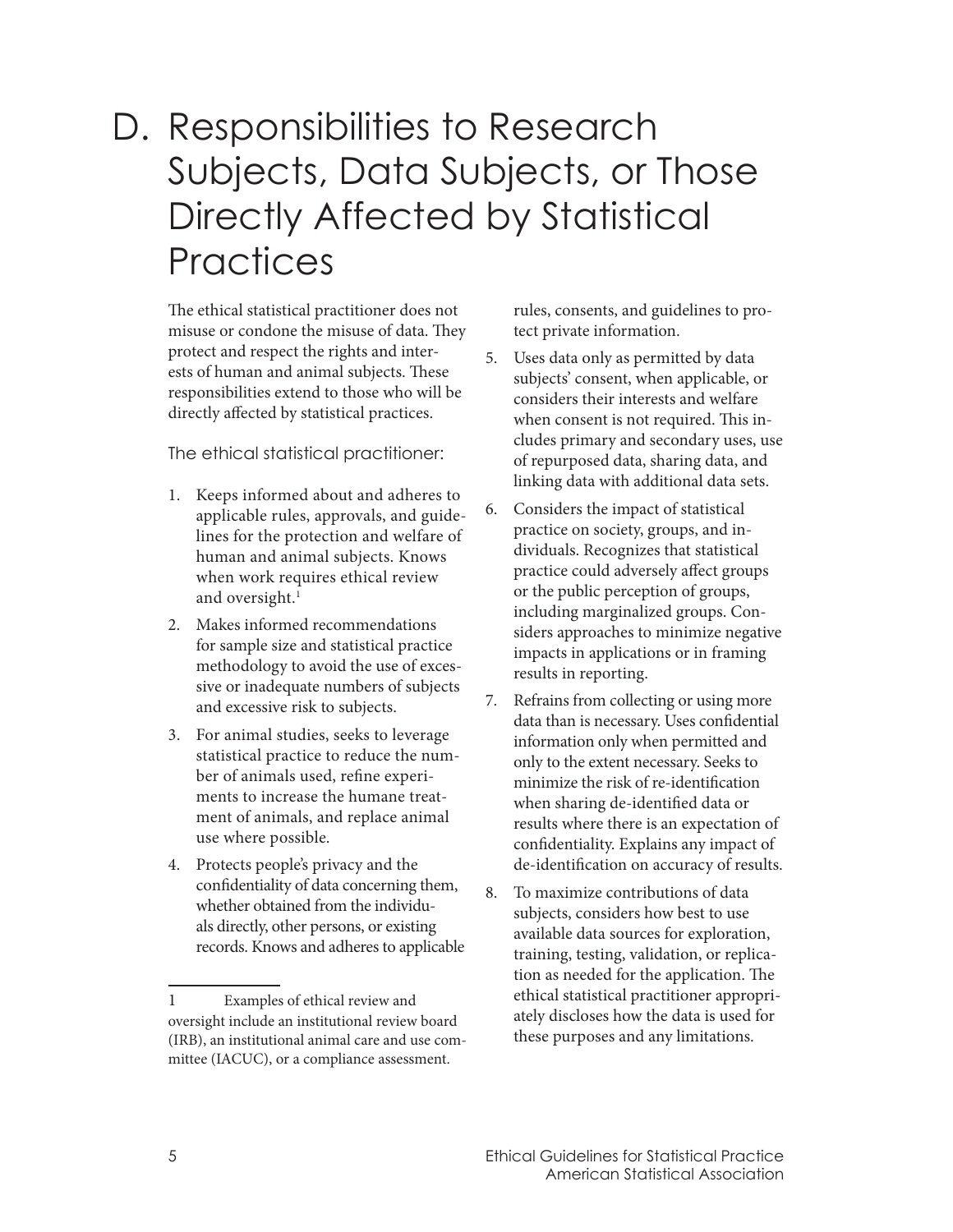- 9. Knows the legal limitations on privacy and confidentiality assurances and does not over-promise or assume legal privacy and confidentiality protections where they may not apply.
- 10. Understands the provenance of the data—including origins, revisions, and any restrictions on usage—and fitness for use prior to conducting statistical practices.
- 11. Does not conduct statistical practice that could reasonably be interpreted by subjects as sanctioning a violation of their rights. Seeks to use statistical practices to promote the just and impartial treatment of all individuals.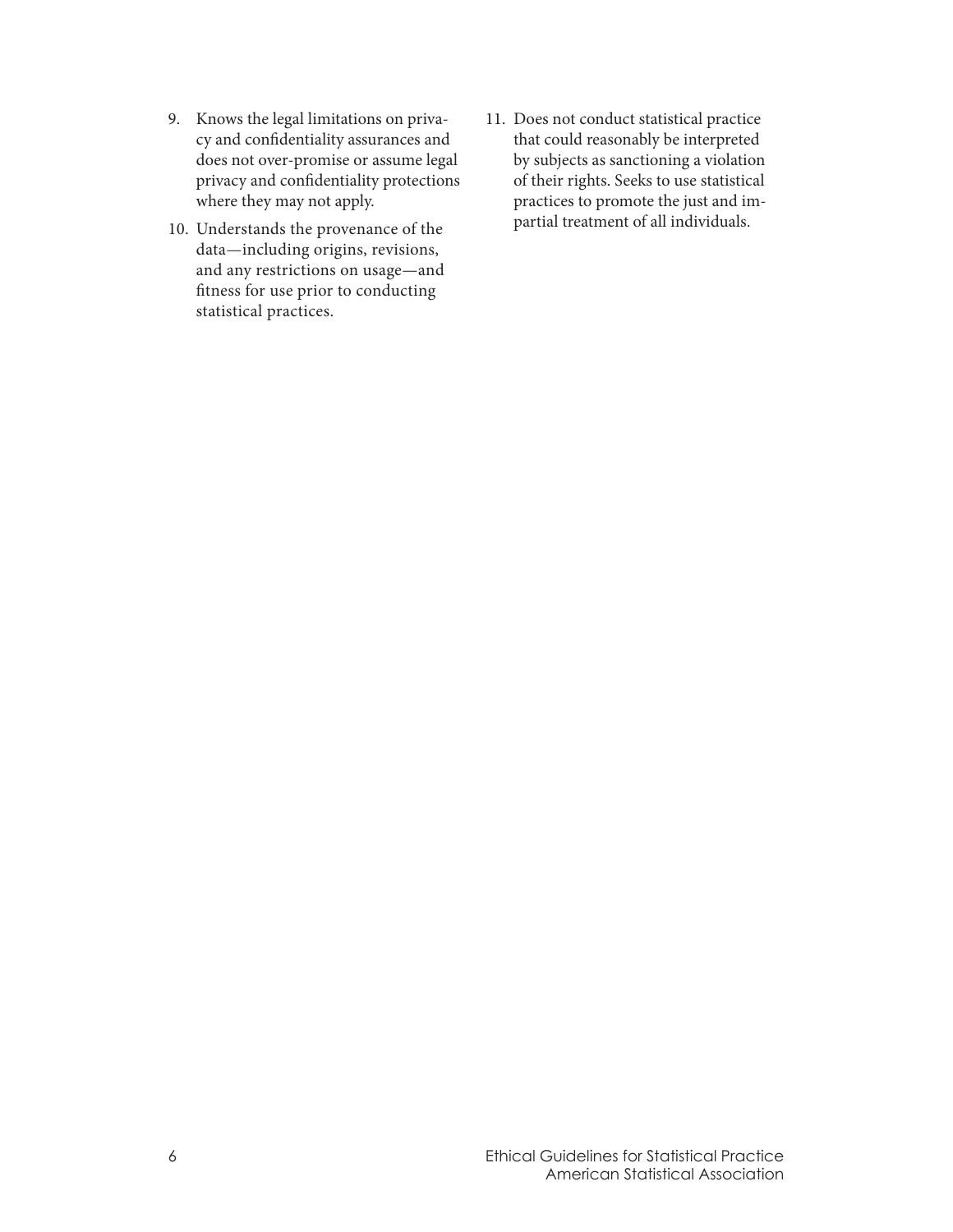#### E. Responsibilities to Members of Multidisciplinary Teams

Statistical practice is often conducted in teams made up of professionals with different professional standards. The statistical practitioner must know how to work ethically in this environment.

- 1. Recognizes and respects that other professions may have different ethical standards and obligations. Dissonance in ethics may still arise, even if all members feel they are working toward the same goal. It is essential to have a respectful exchange of views.
- 2. Prioritizes these guidelines for the conduct of statistical practice in cases where ethical guidelines conflict.
- 3. Ensures all communications regarding statistical practices are consistent with these guidelines. Promotes transparency in all statistical practices.
- 4. Avoids compromising validity for expediency. Regardless of pressure on or within the team, does not use inappropriate statistical practices.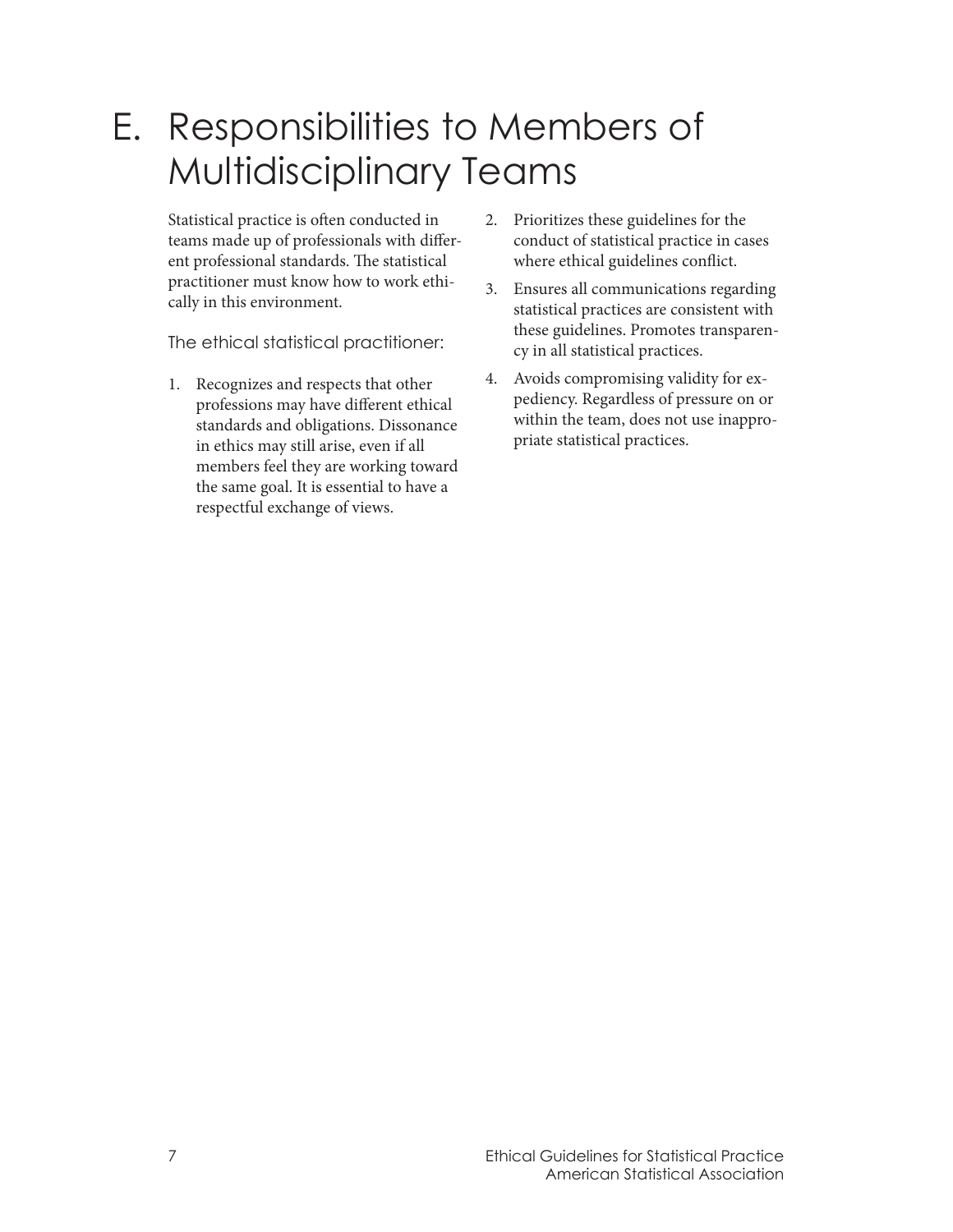#### F. Responsibilities to Fellow Statistical Practitioners and the Profession

Statistical practices occur in a wide range of contexts. Irrespective of job title and training, those who practice statistics have a responsibility to treat statistical practitioners, and the profession, with respect. Responsibilities to other practitioners and the profession include honest communication and engagement that can strengthen the work of others and the profession.

- 1. Recognizes that statistical practitioners may have different expertise and experiences, which may lead to divergent judgments about statistical practices and results. Constructive discourse with mutual respect focuses on scientific principles and methodology and not personal attributes.
- 2. Helps strengthen, and does not undermine, the work of others through appropriate peer review or consultation. Provides feedback or advice that is impartial, constructive, and objective.
- 3. Takes full responsibility for their contributions as instructors, mentors, and supervisors of statistical practice by ensuring their best teaching and advising—regardless of an academic or nonacademic setting—to ensure developing practitioners are guided effectively as they learn and grow in their careers.
- 4. Promotes reproducibility and replication, whether results are "significant" or not, by sharing data, methods, and documentation to the extent possible.
- 5. Serves as an ambassador for statistical practice by promoting thoughtful choices about data acquisition, analytic procedures, and data structures among nonpractitioners and students. Instills appreciation for the concepts and methods of statistical practice.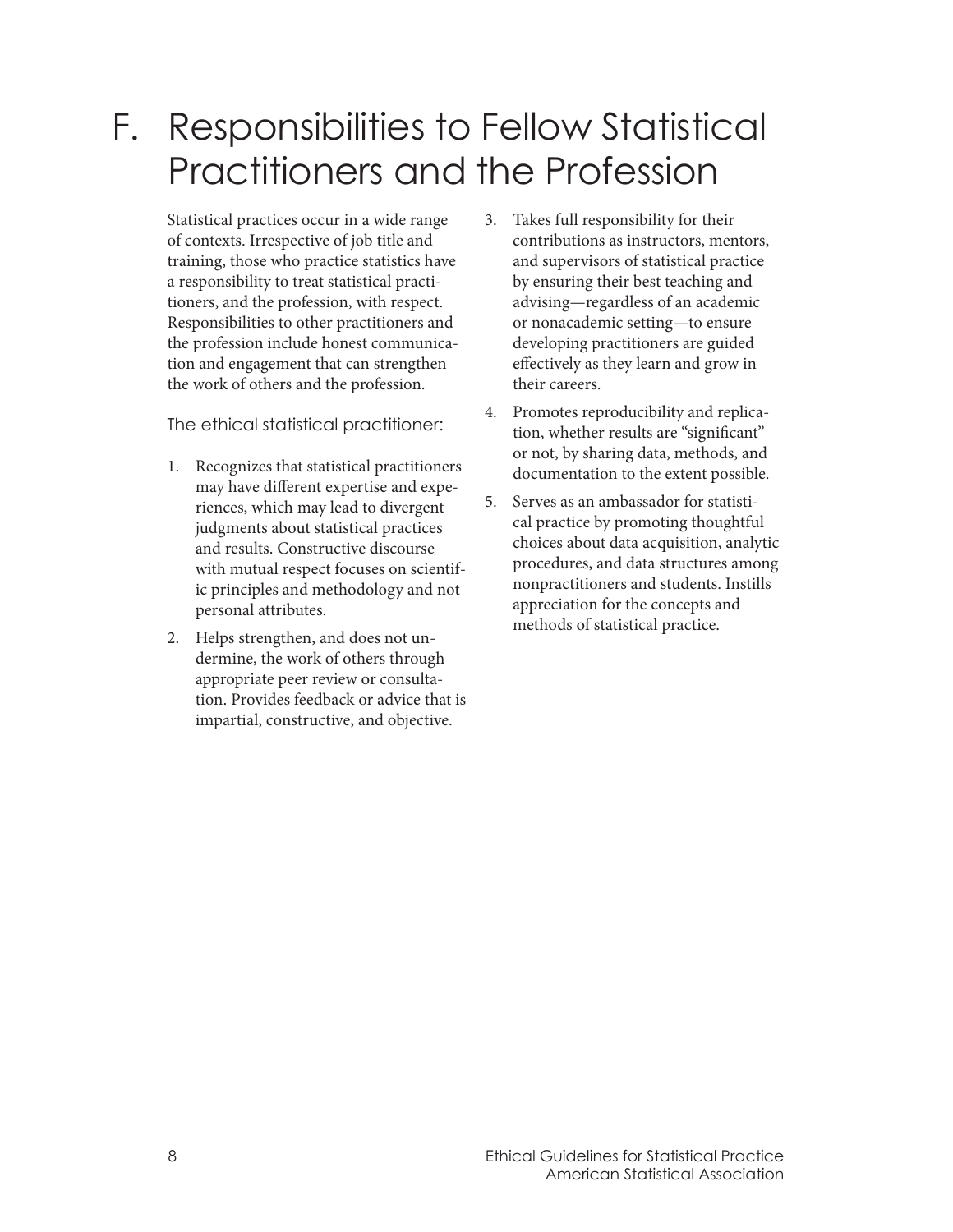#### G. Responsibilities of Leaders, Supervisors, and Mentors in Statistical Practice

Statistical practitioners leading, supervising, and/or mentoring people in statistical practice have specific obligations to follow and promote these ethical guidelines. Their support for, and insistence on, ethical statistical practice are essential for the integrity of the practice and profession of statistics, as well as the practitioners themselves.

Those leading, supervising, or mentoring statistical practitioners are expected to:

- 1. Ensure appropriate statistical practice that is consistent with these guidelines. Protect the statistical practitioners who comply with these guidelines and advocate for a culture that supports ethical statistical practice.
- 2. Promote a respectful, safe, and productive work environment. Encourage constructive engagement to improve statistical practice.
- 3. Identify and/or create opportunities for team members/mentees to develop professionally and maintain their proficiency.
- 4. Advocate for appropriate, timely, inclusion and participation of statistical practitioners as contributors/collaborators. Promote appropriate recognition of the contributions of statistical practitioners, including authorship if applicable.
- 5. Establish a culture that values validation of assumptions and assessment of model/algorithm performance over time and across relevant subgroups, as needed. Communicate with relevant stakeholders regarding model or algorithm maintenance, failure, or actual or proposed modifications.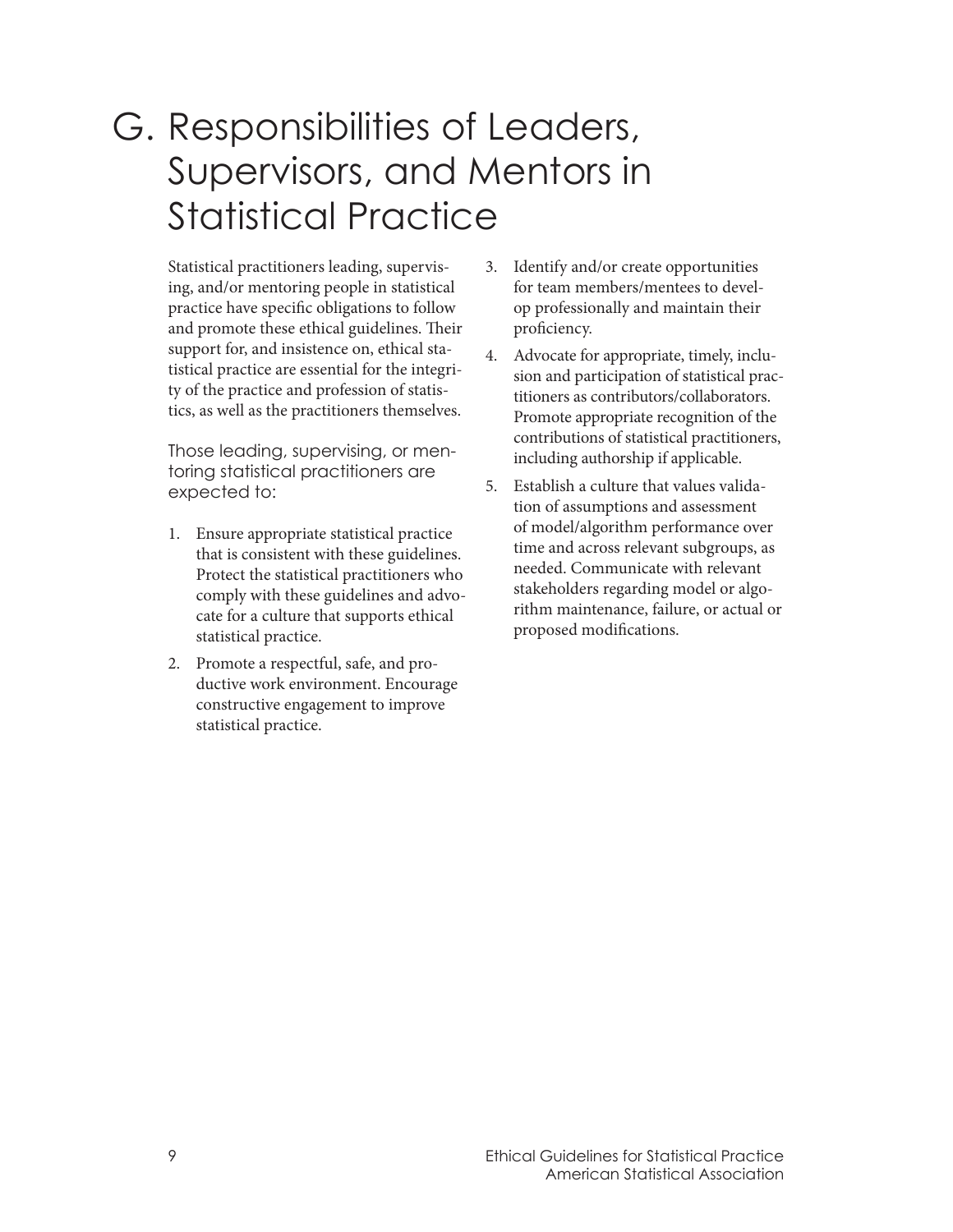#### H. Responsibilities Regarding Potential Misconduct

The ethical statistical practitioner understands that questions may arise concerning potential misconduct related to statistical, scientific, or professional practice. At times, a practitioner may accuse someone of misconduct or be accused by others. At other times, a practitioner may be involved in the investigation of others' behavior. Allegations of misconduct may arise within different institutions with different standards and potentially different outcomes. The elements that follow relate specifically to allegations of statistical, scientific, and professional misconduct.

- 1. Knows the definitions of and procedures relating to misconduct in their institutional setting. Seeks to clarify facts and intent before alleging misconduct by others. Recognizes that differences of opinion and honest error do not constitute unethical behavior.
- 2. Avoids condoning or appearing to condone statistical, scientific, or professional misconduct. Encourages other practitioners to avoid misconduct or the appearance of misconduct.
- 3. Does not make allegations that are poorly founded or intended to intimidate. Recognizes such allegations as potential ethics violations.
- 4. Lodges complaints of misconduct discreetly and to the relevant institutional body. Does not act on allegations of misconduct without appropriate institutional referral, including those allegations originating from social media accounts or email listservs.
- 5. Insists upon a transparent and fair process to adjudicate claims of misconduct. Maintains confidentiality when participating in an investigation. Discloses the investigation results honestly to appropriate parties and stakeholders once they are available.
- 6. Refuses to publicly question or discredit the reputation of a person based on a specific accusation of misconduct while due process continues to unfold.
- 7. Following an investigation of misconduct, supports the efforts of all parties involved to resume their careers in as normal a manner as possible, consistent with the outcome of the investigation.
- 8. Avoids and acts to discourage retaliation against or damage to the employability of those who responsibly call attention to possible misconduct.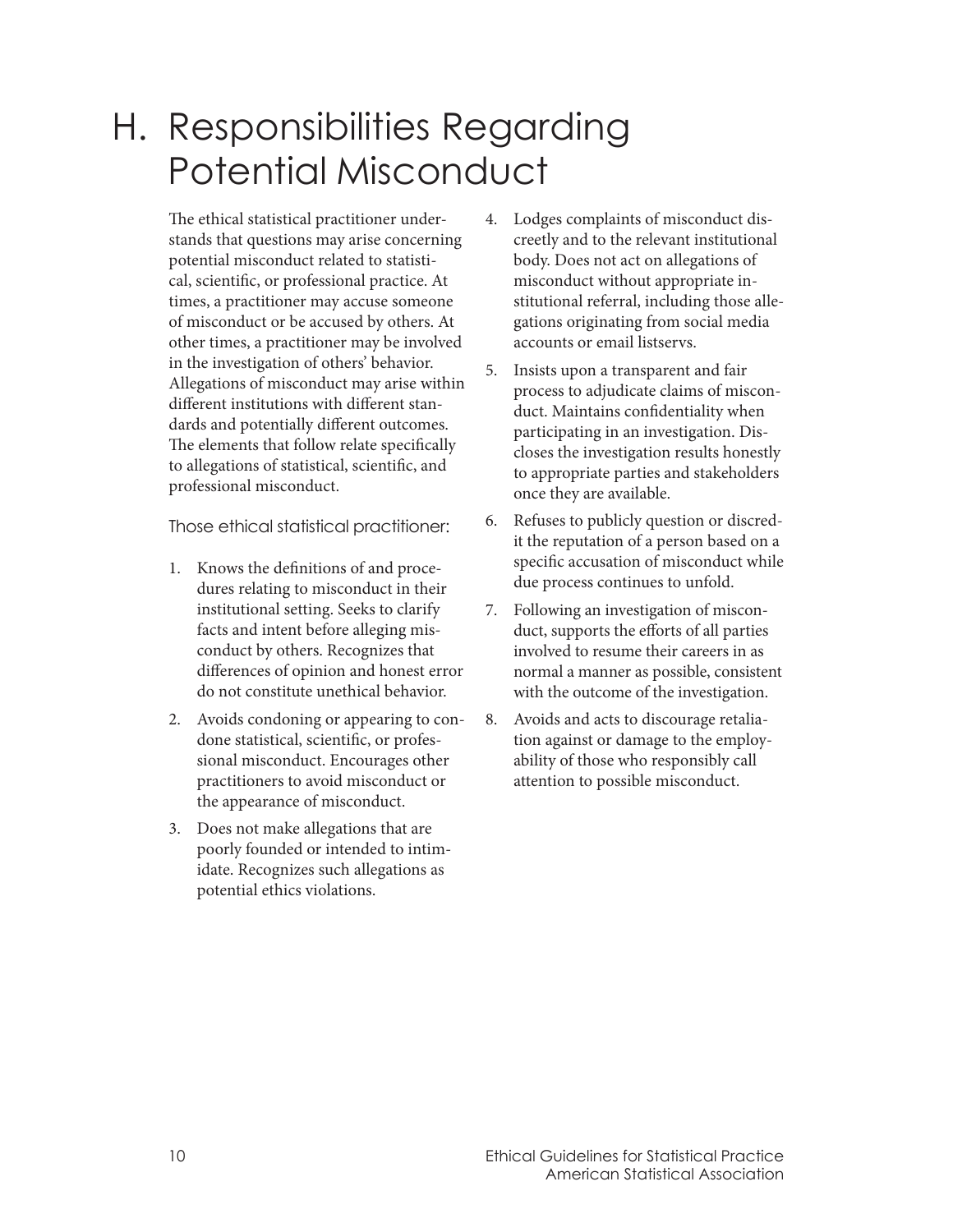#### Appendix

#### Responsibilities of Organizations/ Institutions

Whenever organizations and institutions design the collection of, summarize, process, analyze, interpret, or present data or develop and/or deploy models or algorithms, they have responsibilities to use statistical practice in ways that are consistent with these guidelines, as well as to promote ethical statistical practice.

Organizations and institutions engage in and promote ethical statistical practice by:

- 1. Expecting and encouraging all employees and vendors who conduct statistical practice to adhere to these guidelines. Promoting a workplace where the ethical practitioner may apply the guidelines without being intimidated or coerced. Protecting statistical practitioners who comply with these guidelines.
- 2. Engaging competent personnel to conduct statistical practice and promote a productive work environment.
- 3. Promoting the professional development and maintenance of proficiency for employed statistical practitioners.
- 4. Supporting statistical practice that is objective and transparent. Not allowing organizational objectives or expectations to encourage unethical statistical practice by its employees.
- 5. Recognizing that the inclusion of statistical practitioners as authors, or acknowledgment of their contributions to projects or publications, requires their explicit permission because it may imply endorsement of the work.
- 6. Avoiding statistical practices that exploit vulnerable populations or create or perpetuate discrimination or unjust outcomes. Considering both scientific validity and impact on societal and human well-being that results from the organization's statistical practice.
- 7. Using professional qualifications and contributions as the basis for decisions regarding statistical practitioners' hiring, firing, promotion, work assignments, publications and presentations, candidacy for offices and awards, funding or approval of research, and other professional matters.

Those in leadership, supervisory, or managerial positions who oversee statistical practitioners promote ethical statistical practice by following Principle G and:

- 8. Recognizing it is contrary to these guidelines to report or follow only those results that conform to expectations without explicitly acknowledging competing findings and the basis for choices regarding which results to report, use, and/or cite.
- 9. Recognizing the results of valid statistical studies cannot be guaranteed to conform to the expectations or desires of those commissioning the study or employing/supervising the statistical practitioner(s).